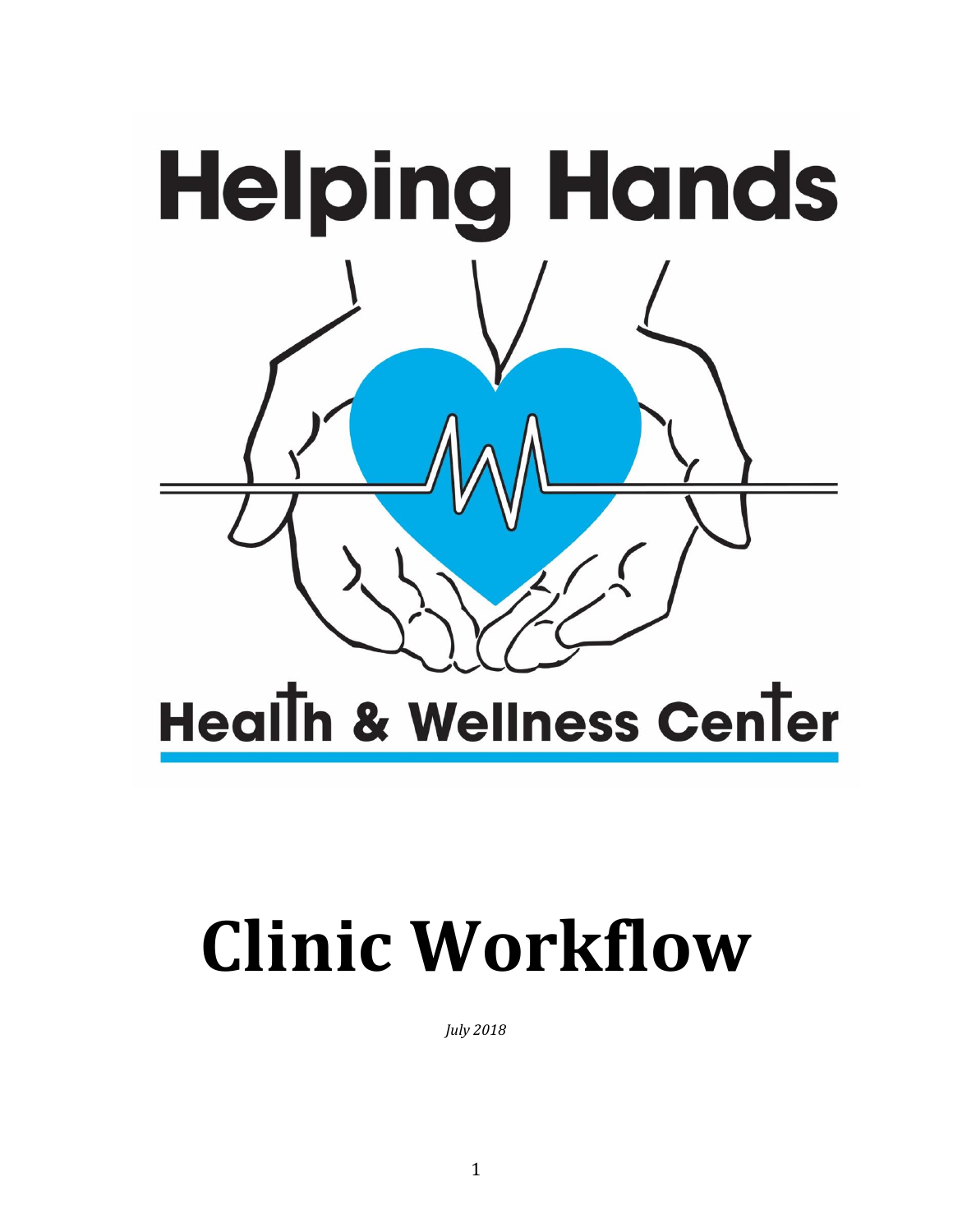# Table of Contents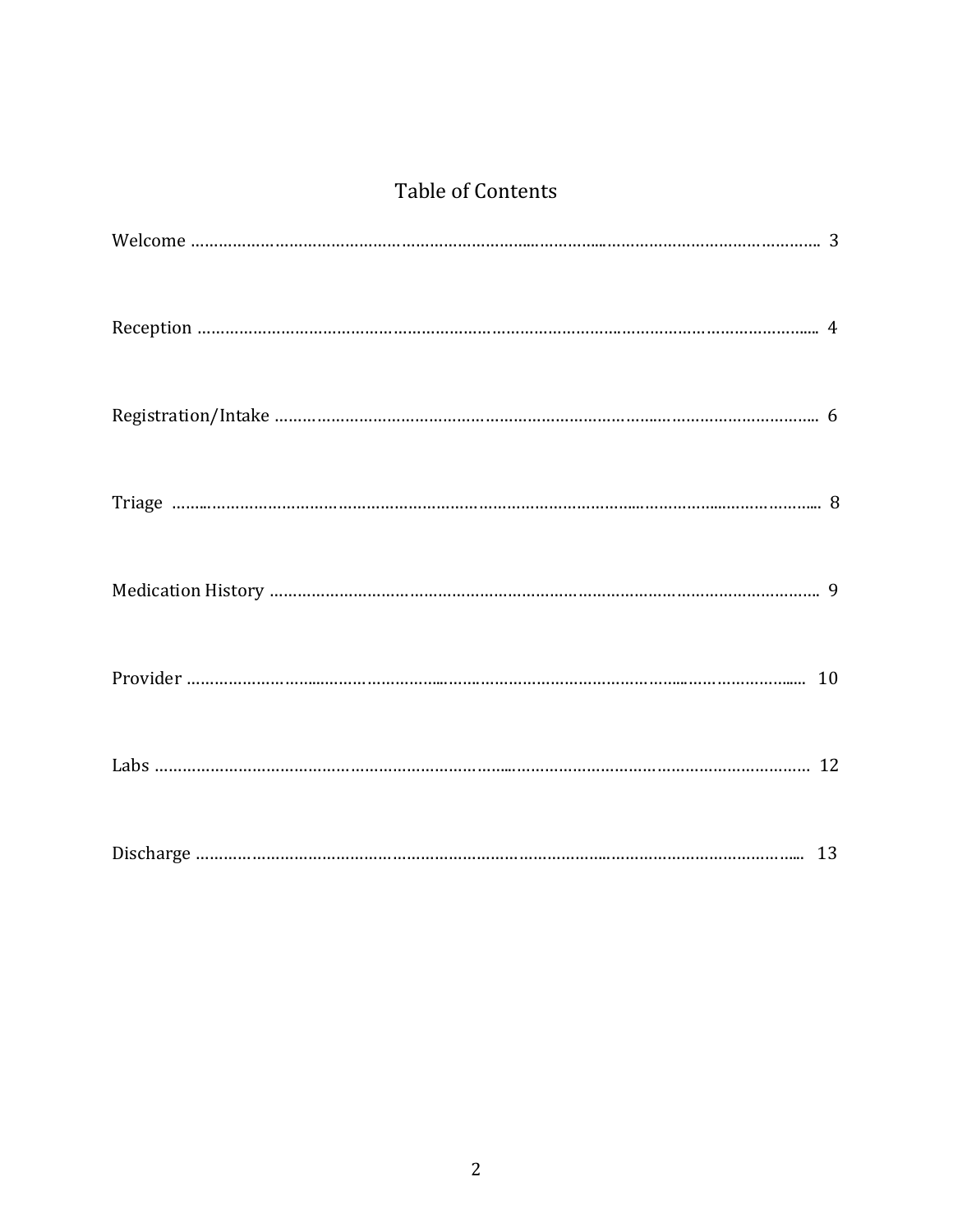### **WELCOME!**

Dear Volunteer:

We want to welcome you as a new volunteer of the Helping Hands Health and Wellness Center, Inc. The free clinic, counseling and social services is made possible through the generous support of our member churches, grants, donations and the gracious help of time and talent by volunteers like you. God has placed many blessings on this ministry and your help is fulfilling His command for us to witness His love and healing touch.

Nothing is more important to our success than God's guidance and the dedication and effort of our volunteers; therefore, this handbook has been prepared for you and will acquaint you with the philosophies, policies and procedures of Helping Hands.

To those who are newcomers, we welcome you and trust you will find your volunteer experience with Helping Hands rewarding. We hope you will all find the challenges of volunteering at a free clinic rewarding and part of your personal ministry to serve our Lord.

Thank you for your willingness to serve your God and to provide a valuable service for the under-served of Central Ohio. This is a great commission and a wonderful adventure, so welcome aboard!

If at any time you have questions, please contact Steve Thompson, Volunteer Coordinator, at (614) 262-5094.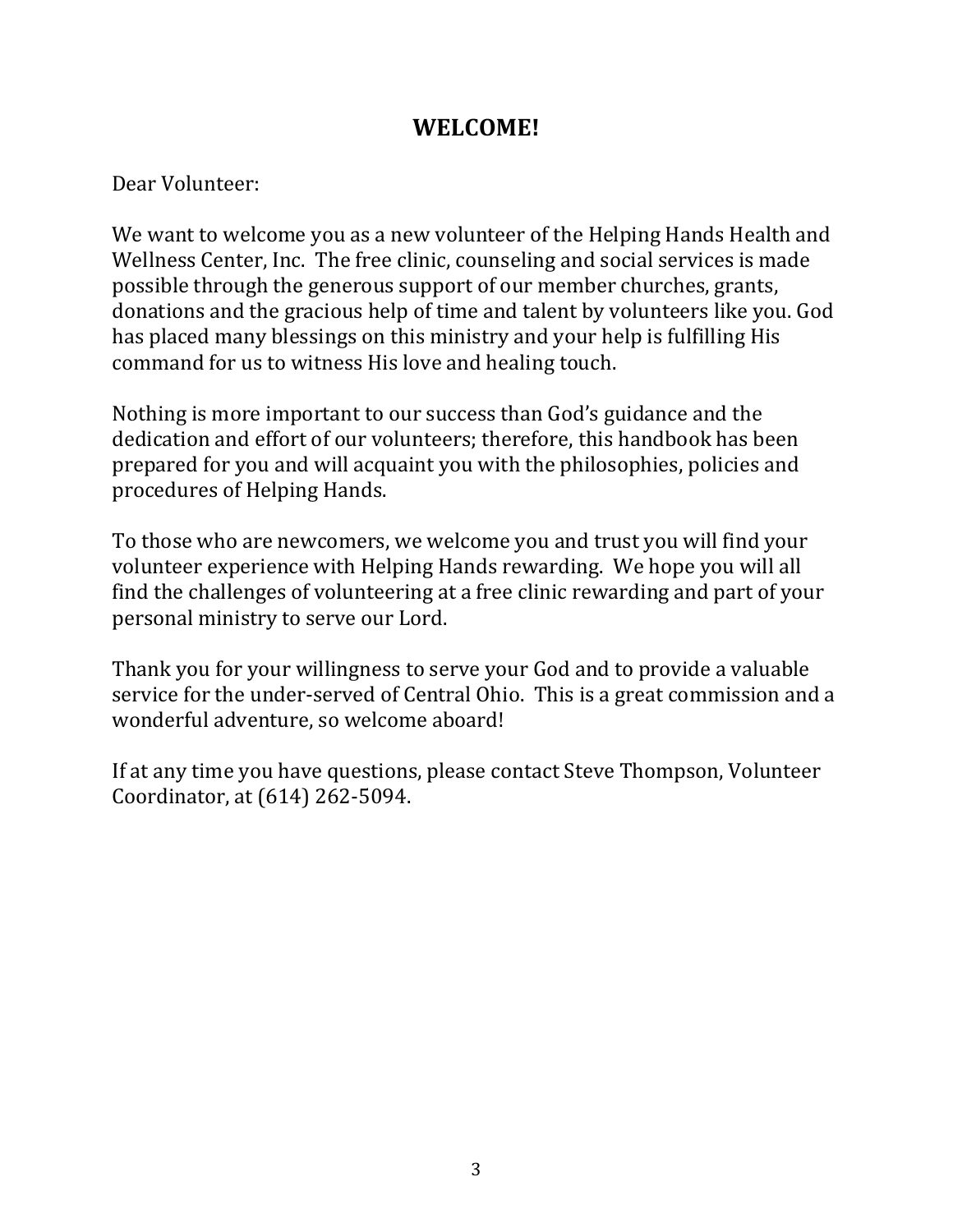#### 1. **Reception**

- a. Patient walks in, takes a number card and is given a clipboard with registration forms (if they are a new patient) then takes a seat in waiting area
- b. Patient is then called up by number, ask for their ID, and verify they are over 18 and their reason for visit
	- NOTE: once done with the ID, hand over to the other volunteer working at the table so that they can write down their name, reason for visit, whether they have been here before, and photocopy ID if needed
- c. Registration searches for last name or DOB in the search bar at the top right
	- i. **if patient has been here before**, their name will populate, click *quickview*. If there has been a name change, update the information and save changes
		- NOTE: check to make sure we have an updated copy of their ID. Check this by clicking on Clinical > Chart > Find (marked by a magnifying glass) > Administration
	- ii. **if patient has never been here before** then register as a new patient (see steps below)
		- Scan the registration forms, and fill all YELLOW fields as these are mandatory (name, sex, email, home phone, and usual provider)
		- FOR EMAIL: check no to opt out
		- FOR HOME PHONE: if their paperwork is already filled out add their phone number they provided, otherwise, enter 000- 000-0000 (do not ask patient to state number, for privacy reasons)
		- FOR USUAL PROVIDER: ask whether they are here for the following (clinic, lab, social work, or work physical)
		- Once done, scroll to the bottom and under privacy there is the option that says, "Consent to call." Ask the patient if it is okay if we were to call them and click response. Save responses
		- NOTE: if patient is new, have the other volunteer scan their ID
	- iii. Ask patient if an interpreter is needed. If they say yes, click the  $(!)$ under their name, at the top left and "Martti- the language they speak
		- Example: Martti- Spanish
	- iv. Once all information is inputted/updated, schedule the patient for appointment (see below).
		- Go to "Appointments" section at the very bottom and click *schedule*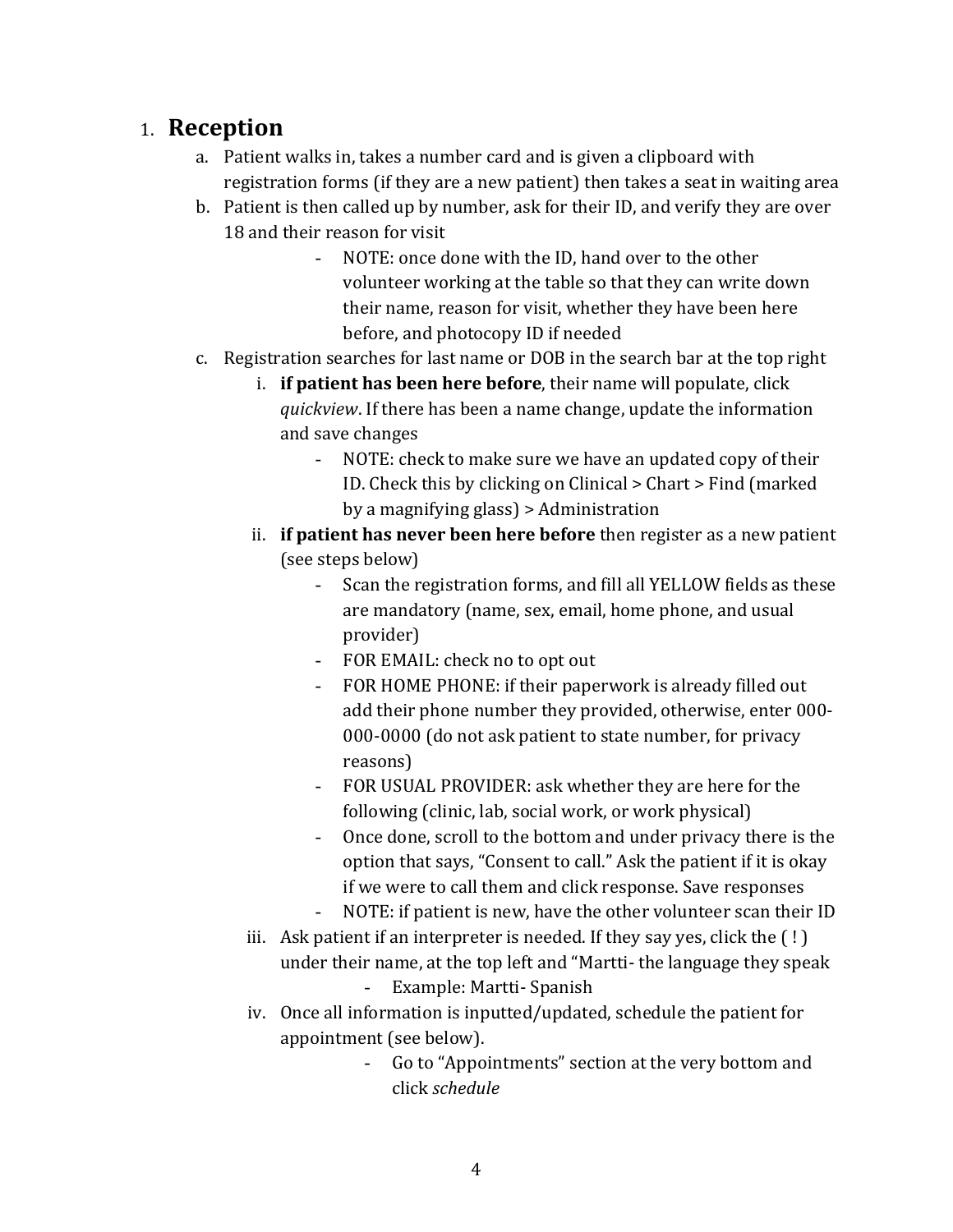- Click today's date on the calendar then the time corresponding to their place in line (usually the next available appointment)
- Then at the bottom put reason they are here (*Appointment Type)*
	- i. Indicate if patient is new, existing, work physical, social work, or labs
- v. If patient doesn't have their picture in their chart (top left, beside their name) use Athena Capture application on the iPad to take it
	- Click the picture icon beside their name
	- Ask the patient if it is okay to take the picture and if they consent, ask them to stand in front of the brick wall
	- Scan the QR code for the patient then proceed to take a picture of the patient and click upload photo
	- Ensure the picture uploads to AthenaNet and send patient back to waiting area with their number card (and if it applies, check the paperwork and copy of ID)
- d. Once all information in AthenaNet is completed, the patient's four-digit ID number will show up in the search box in the top right. Inform the other volunteer of the patient's ID number so they can write it down on the Registration Log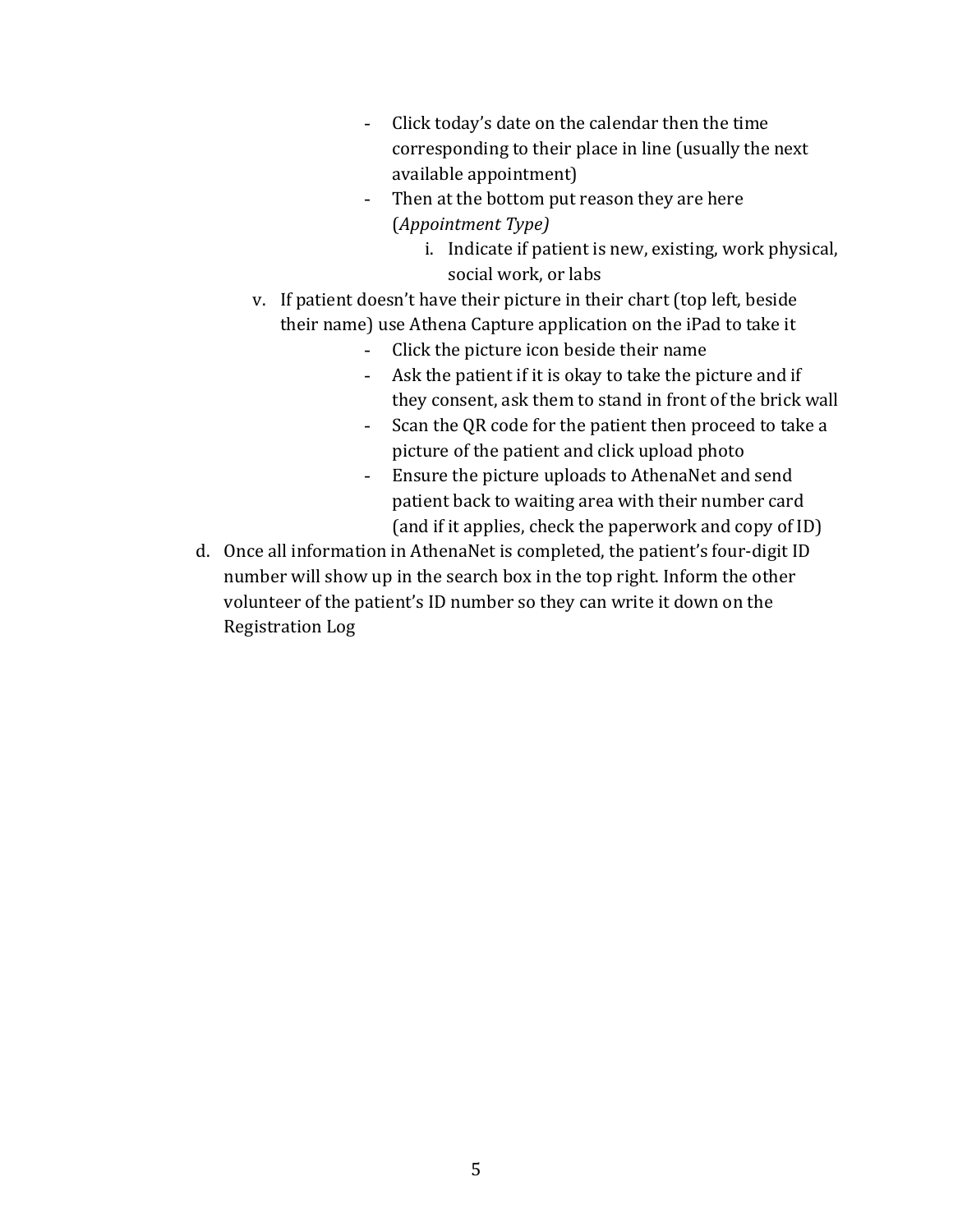# 2. **Registration/ Intake**

- a. Patient called up in order by number of the number card
- b. Welcome the patient and click on patient name in schedule
- c. Go to Full Registration
- d. Complete the registration process
	- i. Fill in the fields patient lists on the registration form
	- ii. Decline Ethnicity and Decline Portal
	- iii. If existing patients, confirm that fields are current and up-to-date, i.e. address, preferred method of contact, DOB, etc.
- e. Try to garner an idea as to why the patient is coming to clinic today to ensure that we can help them before they sit in waiting area

NOTE: we do not provide Flu shots (only in the fall), STD testing or Pregnancy/Maternal check-ups (though we do urine pregnancy testing), further we have very limited mental health resources

- i. When we have social worker in clinic, we can try to get the patient in to see him/her to see if we can connect to other resources in the area
- ii. Further, we can give patients information on other free resources for STD/Pregnancy/Maternal check-ups at the Columbus Dept. of Public Health off Parsons Ave (downtown)
	- Materials for STD/pregnancy/maternal check-ups can be found on the information board or on the sign in desk
- iii. Additionally, ensure that the patient is under 200% the poverty line there will be a handout at the intake desk for your reference
	- 1. If patient is unemployed or a temporary visitor this can be assumed
	- 2. If the patient is employed but uninsured/underinsured this will have to be verified
- f. IF EXISTING PATIENT, ensure that we have an **Authorization Form** on file that is current – i.e. has been captured within a year-to-date (there will be a field in the registration window that lists last date of collection)
- g. IF NEW PATIENT, give and review an **Authorization** and **Notice of Privacy Practices** forms, have them sign and date appropriate fields and collect for later scanning and filing.
- h. Offer the patient the opportunity to talk to social worker and offer the form that details services offered.
- i. Prior to completing Registration, make sure you have collected the following forms:
	- i. Registration forms and number card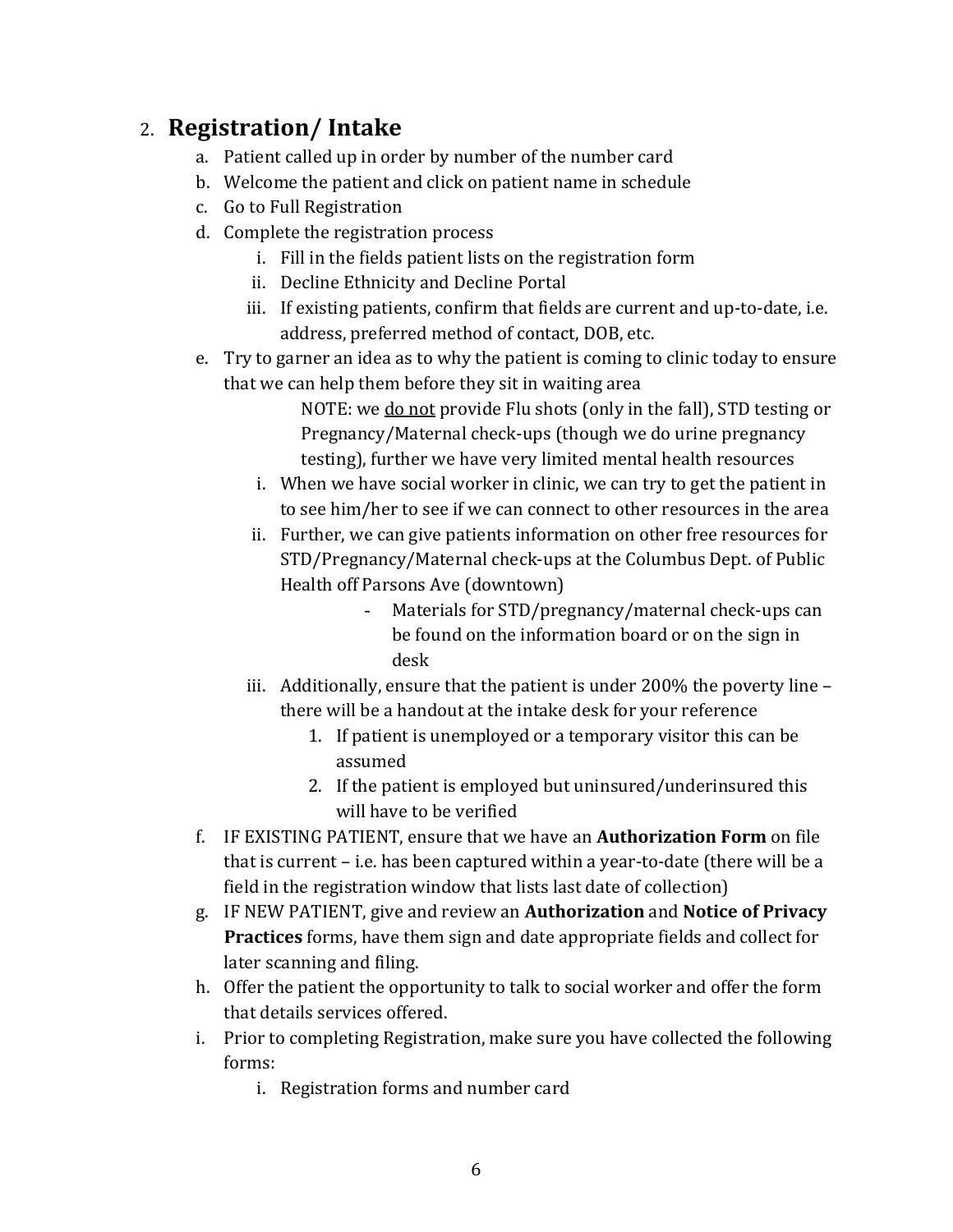- ii. Scanned ID
- iii. Social Services
- iv. Authorization form \*if applicable
- v. Notice of Privacy Practice \*if applicable
- vi. Organize documents by patient, ensuring patient ID number on each to be filed at the end of the day
	- 1. Documents collected Thursday and Friday will be filed for scanning Friday, if possible
- vii. Update Patient Status to "Ready for Staff"
- j. Ensure the patient is made aware of the additional services offered at that clinic for the day including (but not exhaustive): tax help, OTC consult with pharmacy student, Chiropractor, etc.
- k. Lastly, ensure they know we are a FAITH-BASED clinic with opportunities for spiritual counsel, prayer, prayer circles and information on additional free resources then send back to waiting area for nurse to call them for Triage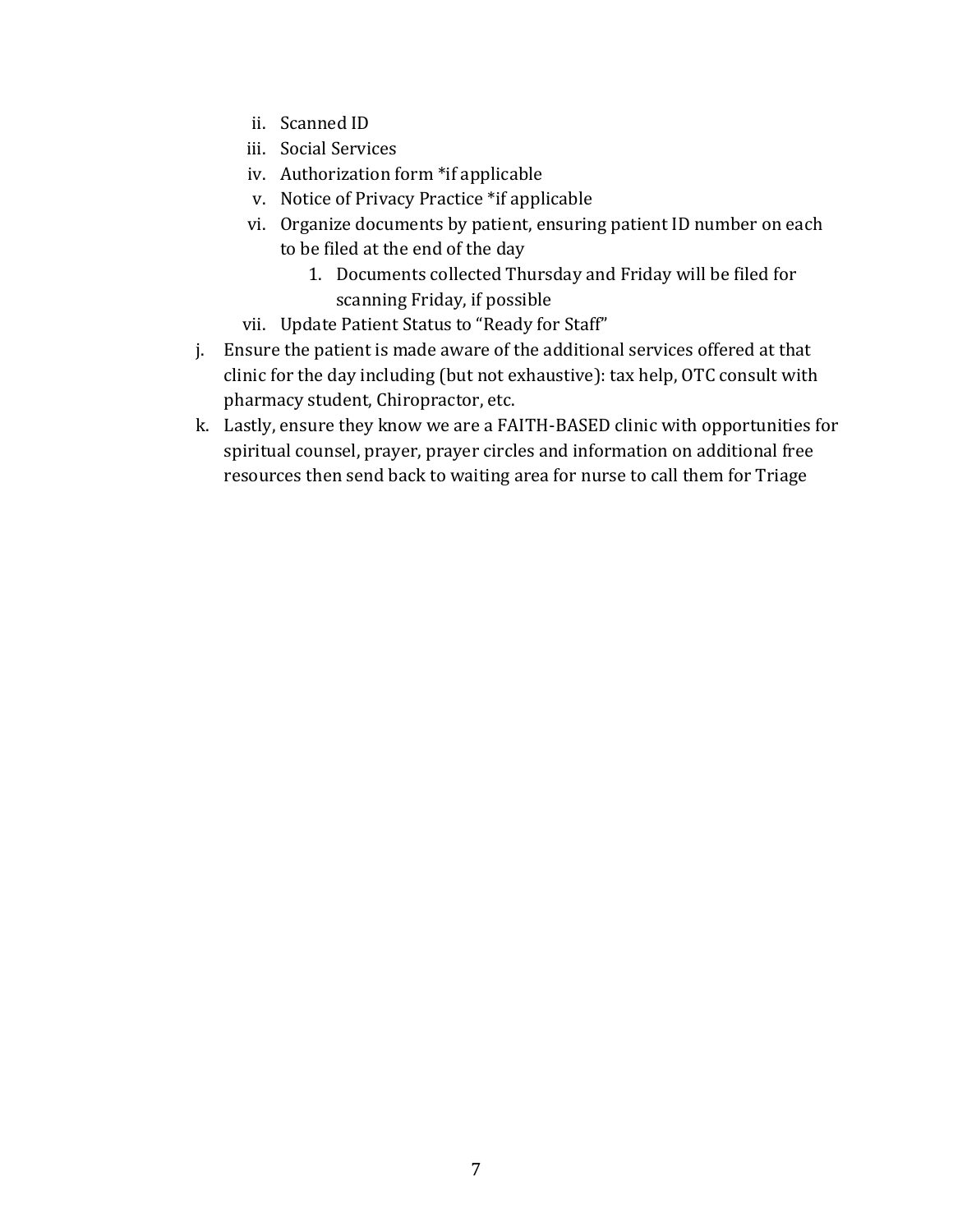#### 3. **Triage**

- a. Identify the next patient listed as "Ready for Staff" and retrieve them from the waiting area.
- b. Prior to bringing into the patient room, collect height, weight and temperature reading.
	- i. It is best to have a scratch piece of paper to collect the readings then record them in the EHR after
- c. Confirm patient demographics in their medical record such as DOB, address, and telephone number to ensure it is the correct patient and with no errors in the EHR.
- d. Update the Patient Status and Patient Location to "with staff" and "Triage."
- e. Document the reason for the patient's visit.
- f. Review all of the patient's allergies and immunizations and record in medical record.
- g. Gather a set of vitals on the patient including blood pressure, pulse, and respirations, and pain scale (when applicable).
- h. Identify the patient's medical and social history including a family history of illnesses.
	- i. For patients with diabetes collect a glucose reading either at the Glucose Screen in the waiting area, or via a POC finger stick when available.
- i. The Nursing Cheat Sheet is an up-to-date and fairly comprehensive tool that can help explain these steps in greater detail provided by the Director of Nursing and in the bins attached to the workstation on wheels.
- j. Update the patient's location to "Waiting Med History" and return them to waiting area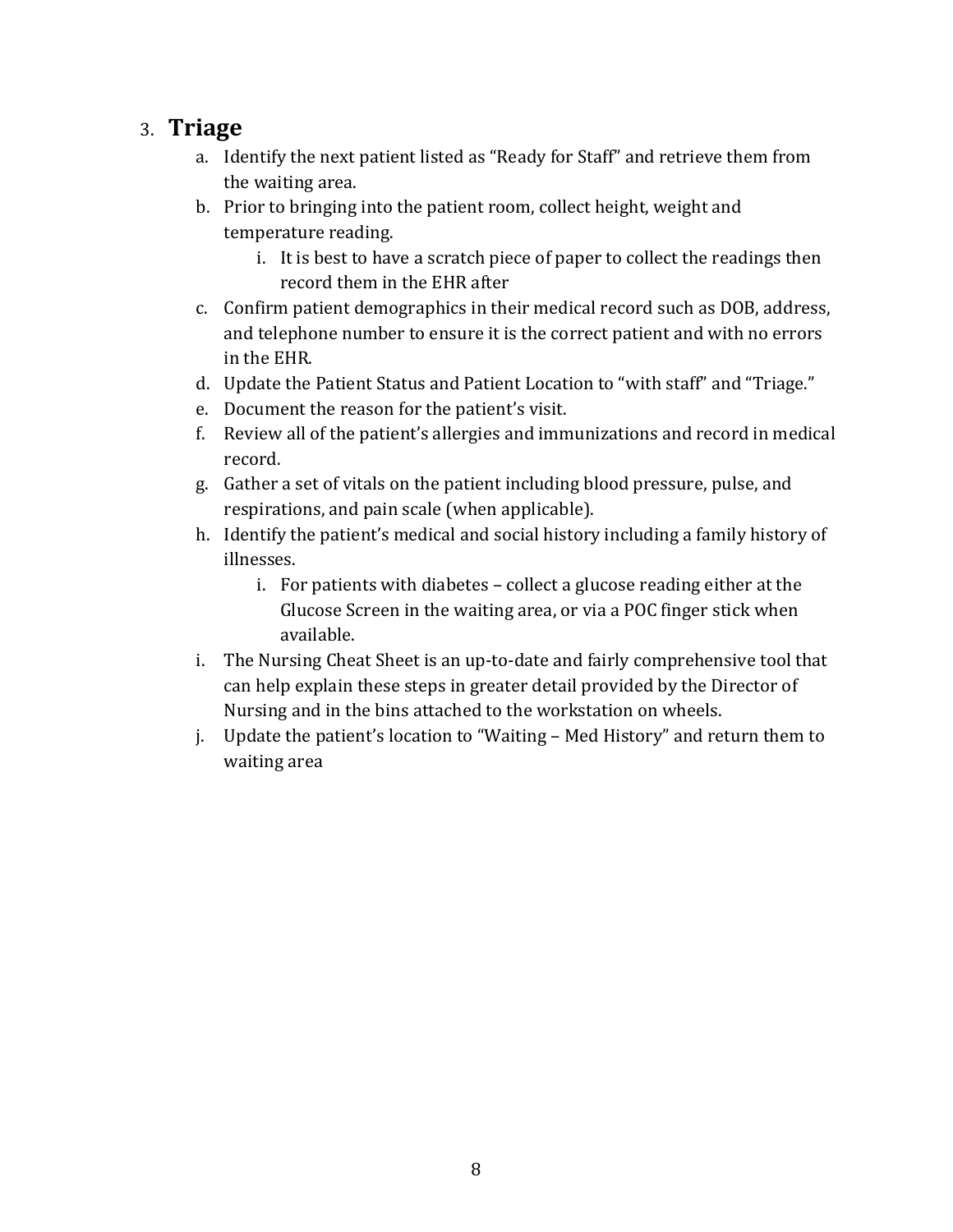# 4. **Medication History**

- a. Identify the next patient listed as "Waiting Med History" and retrieve them from the waiting area.
- b. Confirm patient demographics in their medical record such as DOB, address, and telephone number to ensure it is the correct patient and with no errors in the EHR.
- c. Record preferred pharmacy. Note: If a pharmacy name is entered, AthenaNet auto-populates the pharmacy closest to their house. Some patients may have never frequented a pharmacy. In which case, use internet resources to help find a pharmacy close to where they live.
- d. Capture any allergies or vaccinations (when applicable).
- e. Review medications and enter as a structured sig when possible.
	- i. Ensure up-to-date and current. There is also a place to chart historic medications.
	- ii. Take notes where see fit, i.e. if patient experiencing side effects, or unsatisfied with current medications
- f. Ensure patient is clear on protocol and identify any barriers to adherence, i.e. financial, environmental, etc.
- g. Conduct PHQ-2 Screening.
- h. Review any additional questions the patient may have prior to updating their Patient Location to "Ready for Provider" and click on "Done with Intake."

NOTE: When logging onto AthenaNet from the iPads, be sure to click "see full AthenaNet version" on the EHR homepage.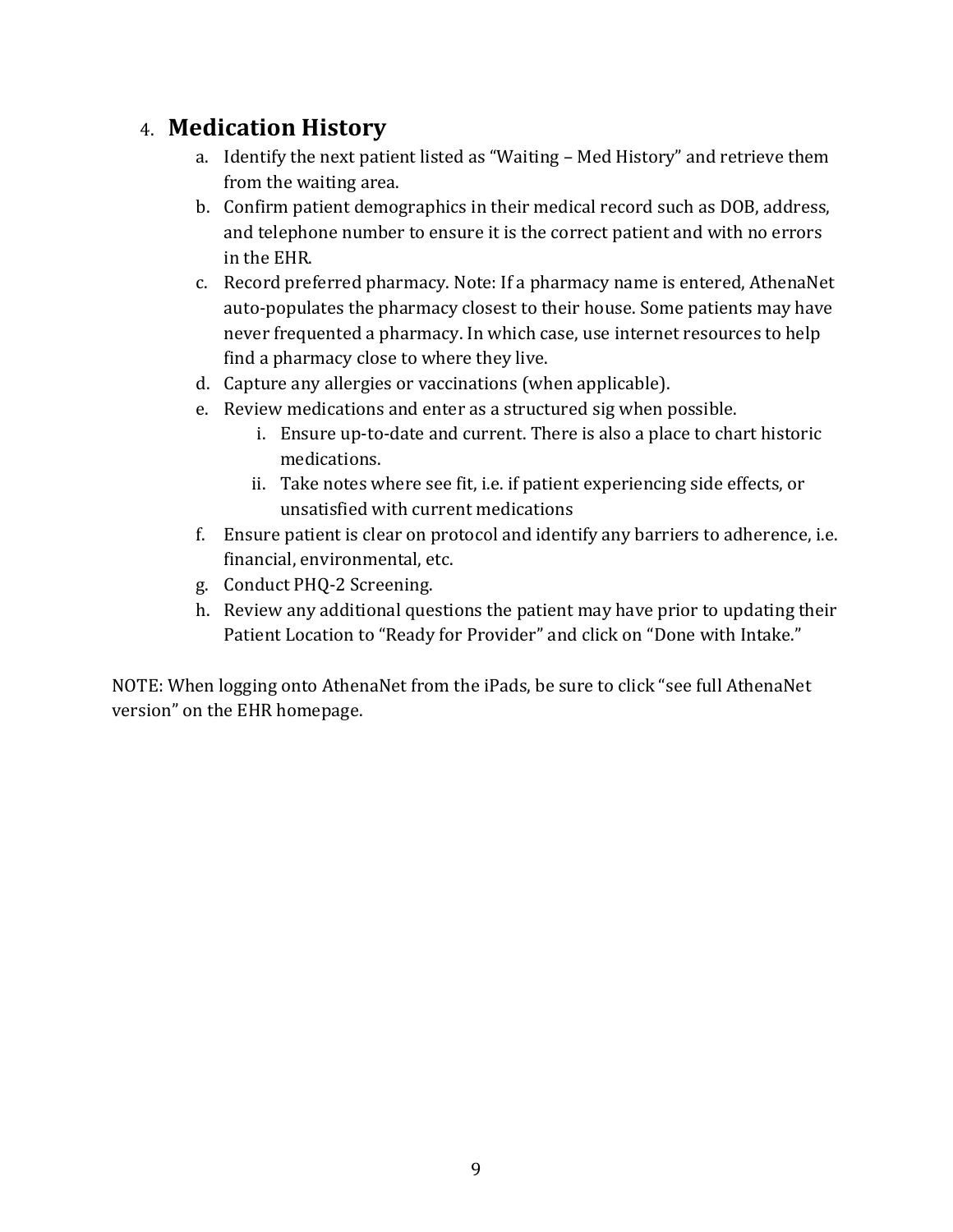# 5. **Provider**

- a. Sign in to AthenaNet (see Director of Administration for sign-in information) and click Main Office, the day sheet with the list of patients will then appear
- b. Identify the next patient listed as "Ready For Provider", change patient status to "With Provider" and retrieve them from the waiting area
- c. All provider encounters should have a scribe in the room (when available) as well as a pharmacy student (preferably the same pharmacy student that performed the medication history). This helps with continuity of care as the pharmacy students will be the ones that ultimately discharge the patients.
- d. The provider will review the medical history History of Present Illness (HPI) and Review of Systems (ROS) – will then complete their examination, which will allow them to make medical or clinical decision to determine the Diagnoses and Orders (D&O)
- e. When evaluating the patient complaints and history, documents like previous lab results or current medications can be found in the left-hand column, their last visit notes can be found there as well (Labs are found through the "Find" tab)
- f. Diagnoses and Orders are entered. Orders (labs or medication prescriptions) have to be attached to a diagnosis and a diagnosis has to have an ICD code so that the chart can be signed. Any necessary information will highlight orange.
	- i. Medication prescriptions can be printed once the order is signed.
	- ii. If we have the medication in stock and the patient is leaving with an outgoing prescription, the pharmacy will give them their first month's refill and send them home with a paper copy of the prescription to get their next refills at their preferred pharmacy.
	- iii. Lab Orders do not need to be printed. The lab orders can be viewed from the patient chart at the blood draw station.
- g. Discharge instructions and follow up information should be documented in the "Patient Instructions" cell. Discharge Summaries can be found at the bottom of the "Sign-Off" tab. Click "Search" > Discharge Summary to populate the document.
	- i. In order to print the Discharge Summary, you need to open up the document and "Approve Now" before it can be printed.
- h. All printed documents including prescriptions and discharge summaries are sent to the pharmacy station OR the pharmacy representative who is going to discharge the patient.
- i. After the provider is done with the patient, there are three steps before discharge. (1) Labs and (2) Pharmacy (3) Discharge Counseling with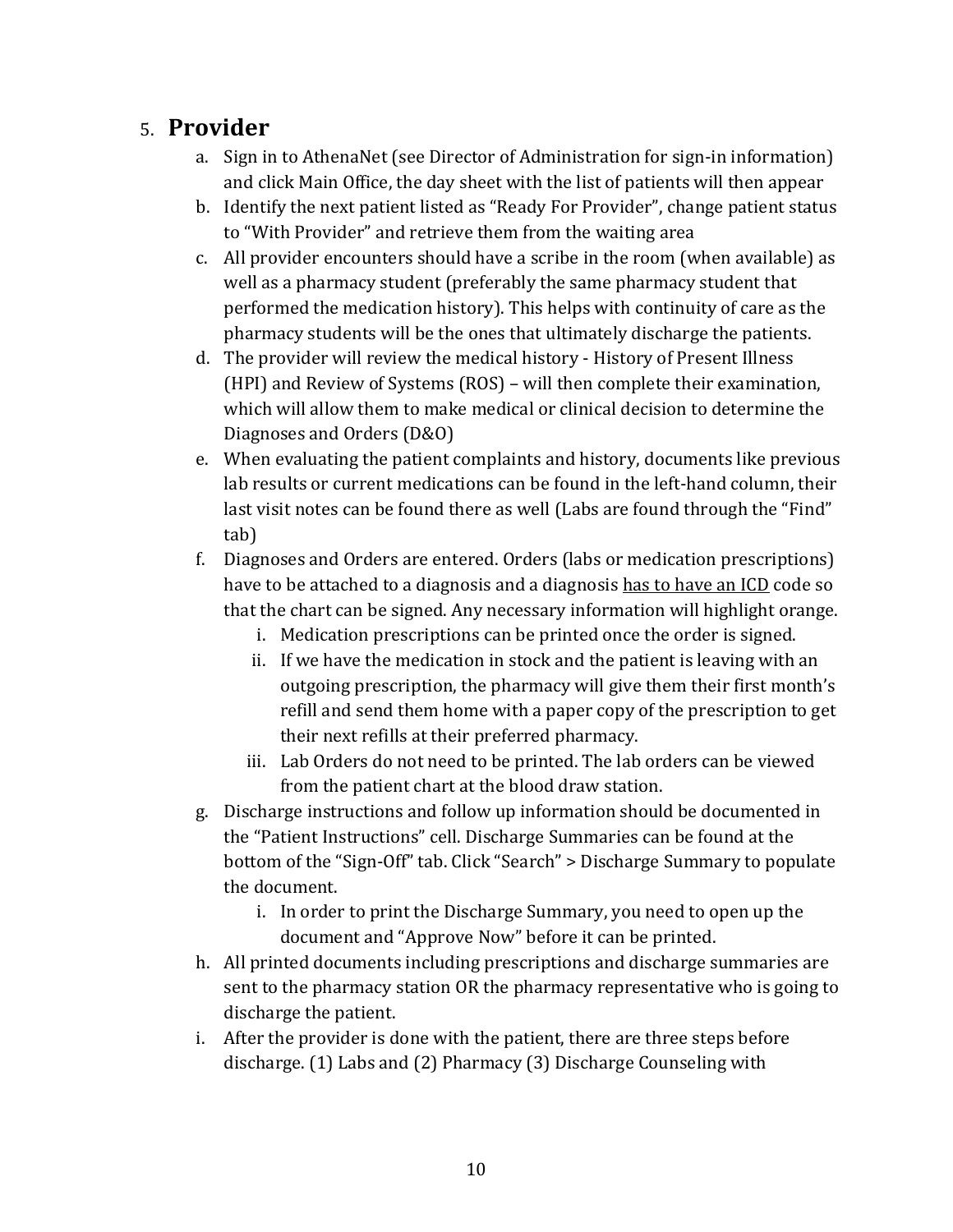pharmacist. Patient will then be sent to Labs, if applicable, or back to the waiting area for a pharmacy consult/discharge papers.

i. If the labs station is already occupied by another patient, the patient will go back to the waiting area. The lab station should still be notified verbally and in-person that a patient needs labs and is waiting in the waiting area.

#### **HHHWC PHYSICIAN POLICY:**

- One paper prescription will be generated for each medication ordered by a prescriber for each patient on the day they visit HHHWC
- All prescriptions will be given to student pharmacist along with discharge instructions and taken to medication preparation area
- Medications listed on the HHHWC Formulary will be provided to the patient by the prescriber when available according to the following procedure:

#### PROCEDURE:

- Medication provided to patients from HHHWC medication cart if in stock
- A medication label will be generated and medication packaged for checking by the prescriber as follows:
	- $\circ$  Prescriptions with no refills (i.e. antibiotics, topical, etc.) will be prepared as directed on the prescription. Prescriptions are kept in clinic and shredded
	- o Prescriptions for chronic therapy, that the patient will take with them for filling at community pharmacies, will be prepared as directed on the prescription for a 30-day or 90-day supply with appropriate refills determined by the provider
	- o Prescriptions for OTC medications will be prepared as directed on the prescription for a 14-day supply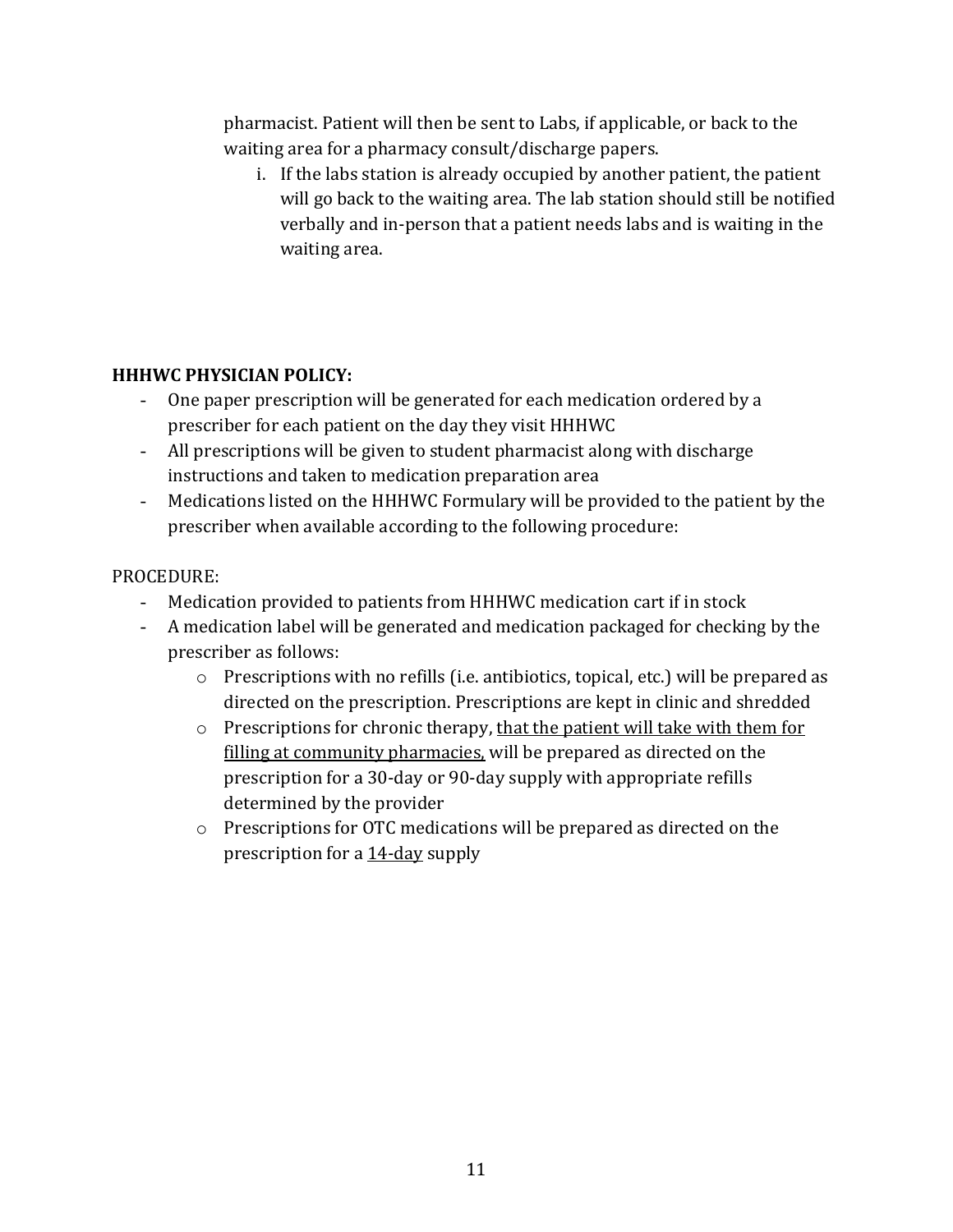#### 6. **Labs**

- a. If a provider orders a urine specimen, scribe/student will often retrieve a sample container and collection dish, then instruct patient where the restroom is to fill the container with urine and bring back to the lab area for analysis.
	- i. Urine is collected for pregnancy test or urinalysis and can be resulted before the patient leaves.
	- ii. The patient goes back to the exam room and results are given to the provider.
- b. If a provider orders a blood draw, scribe/student will ensure the nurse is aware of the labs being ordered and bring patient to the lab area for blood draw.
	- i. If the lab volunteer is currently seeing another patient, it is suggested that they send the patient back to the waiting area. Other accommodations may be made.
	- ii. After blood draw is complete, patient will be instructed that the sample will be sent to an off-site lab for additional testing and will be made aware of the results of the tests the following week. Our policy is within 2 weeks.
		- 1. Ensure we have correct contact information and preferred method of contact for results review
- c. Once labs are complete, the lab volunteer can instruct patient to return to waiting area for pharmacy consult, medications and discharge summary.
- d. The blood specimens are labeled and placed in a biohazard bag along with the lab order slip.
	- i. Gold-top tubes are to be spun in the centrifuge, located in the medical supplied room, for 10 minutes.
- e. All biohazard collection bags are stored in a larger biohazard transportation unit to be taken to the off-site lab at the end of the evening.
- f. A Daily Clinic Lab Report is kept with the patient's name, DOB, ID number, and other information. Please make sure this is up-to-date.

Note: If the lab volunteer notices supplies are running low, they should tell the Director of Nursing.